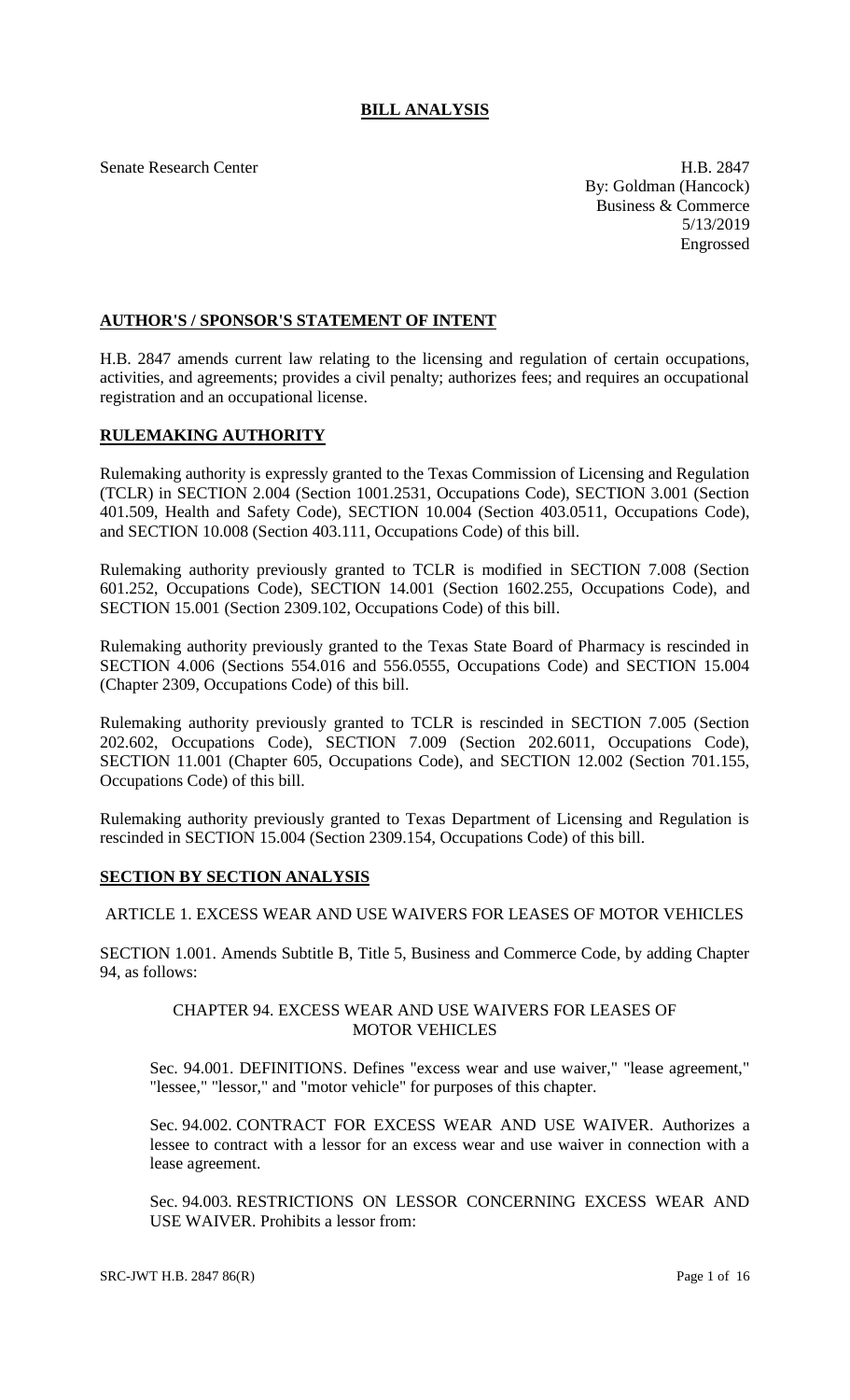(1) selling an excess wear and use waiver, unless the lease agreement containing the excess wear and use waiver complies with this chapter and the lessee agrees to the excess wear and use waiver in writing; or

(2) imposing or requiring the purchase of an excess wear and use waiver as a condition of entering into a lease agreement.

Sec. 94.004. REQUIRED NOTICE. Requires an excess wear and use waiver to be in writing and include a certain notice. Sets forth required language for the notice.

Sec. 94.005. REQUIRED DISCLOSURES. Requires a lease agreement that includes an excess wear and use waiver to disclose the total charge for the excess wear and use waiver and any exclusions or limitations on the amount of excess wear and use that may be waived under the excess wear and use waiver.

Sec. 94.006. RELATIONSHIP TO INSURANCE. Provides that an excess wear and use waiver is not insurance.

Sec. 94.007. CIVIL PENALTY. Provides that a lessor that violates this chapter is liable for a civil penalty in an amount of not less than \$500 or more than \$1,000 for each violation.

Sec. 94.008. INJUNCTIVE RELIEF. Authorizes a person injured or threatened with injury by a violation of this chapter to seek injunctive relief against the person committing or threatening to commit the violation.

Sec. 94.009. SUIT FOR CIVIL PENALTY OR INJUNCTIVE RELIEF. Authorizes the Texas attorney general or a county or district attorney to bring an action in the name of the state for a civil penalty under Section 94.007, injunctive relief under Section 94.008, or both.

SECTION 1.002. Makes application of this article prospective.

#### ARTICLE 2. DRIVER EDUCATION

SECTION 2.001. Amends Section 1001.001(7), Education Code, to amend the definition of "driver education school" to provide that it is an enterprise that is operated by an individual, association, partnership, or corporation for educating and training persons in driver education, rather than training persons at a primary or branch location in driver education or driver education instructor development.

SECTION 2.002. Amends Section 1001.151(e), Education Code, to authorize the Texas Commission of Licensing and Regulation (TCLR) to establish a fee for an application for approval to offer a driver education course, rather than a driver education course by an alternative method of instruction under Section 1001.3541 (Alternative Method of Instruction For Driver Education Course).

SECTION 2.003. Amends Section 1001.204(b), Education Code, as follows:

(b) Requires the Texas Department of Licensing and Regulation (TDLR) to approve an application for a driver education school license if the application is submitted on a form approved by TDLR, the application is accompanied by the fee, and TDLR determines that the school, rather than requiring TDLR to approve an application for a driver education school license if the application is submitted on a form approved by the executive director of TDLR (executive director), includes the fee, and on inspection of the premises of the school, it is determined that the school that:

(1) makes no changes to this subdivision;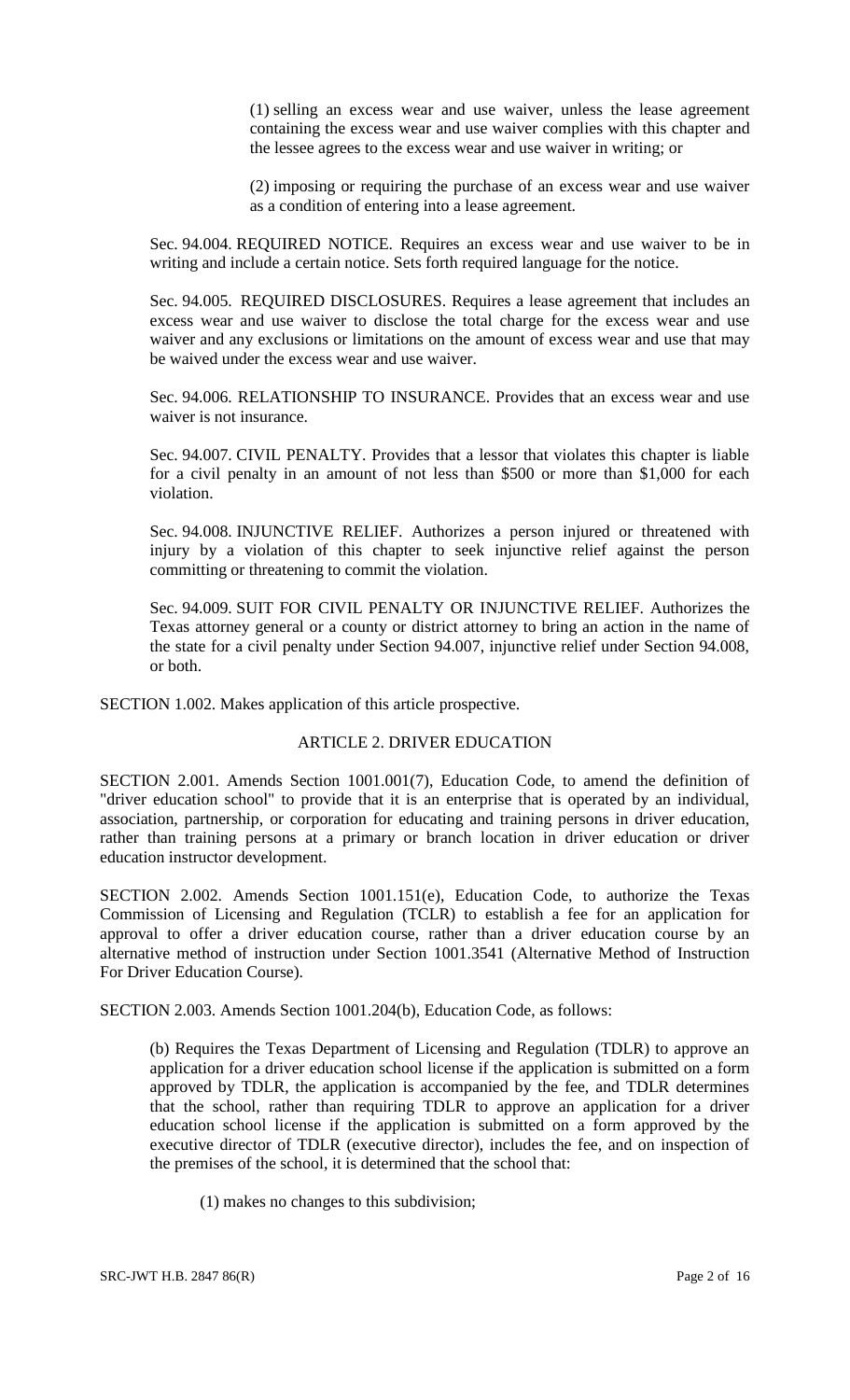(2) has adequate space, equipment, instructional material, and instructors to provide training of good quality in the classroom and behind the wheel, if applicable, rather than has adequate space, equipment, instructional material, and instructors to provide training of good quality in the classroom and behind the wheel;

(3)–(6) makes no changes to these subdivisions;

(7) complies with certain county, municipal, state, and federal regulations, if applicable, rather than complies with certain county, municipal state, and federal regulations;

(8)–(12) makes no changes to these subdivisions;

(13) makes a nonsubstantive change to this subdivision;

(14) meets any additional criteria required by TDLR, including any applicable inspection requirements, rather than meets any additional criteria required by TDLR; and

(15) provides adequate testing and security measures for the school's method of instruction.

SECTION 2.004. Amends Subchapter F, Chapter 1001, Education Code, by adding Section 1001.2531, 1001.2532, 1001.2533, 1001.2534, and 1001.2535, as follows:

Sec. 1001.2531. DRIVER EDUCATION INSTRUCTOR REQUIREMENTS. (a) Requires TCLR by rule to establish standards for a driver education instructor to be certified as a teaching assistant, driver education teacher, or supervising teacher.

(b) Requires an applicant for a driver education instructor license under this section to complete certain enumerated tasks.

Sec. 1001.2532. TEACHING ASSISTANT. (a) Provides that a teaching assistant is a driver education instructor who is authorized to teach or provide only behind-the-wheel training.

(b) Requires a driver education instructor, to be eligible to be certified as a teaching assistant, to:

(1) have successfully completed six semester hours of driver and traffic safety education from an accredited college or university or a teaching assistant development course approved by TDLR; and

(2) pass any required examination.

Sec. 1001.2533. DRIVER EDUCATION TEACHER. (a) Provides that a driver education teacher is a driver education instructor who is authorized to teach or provide behind-the-wheel training and classroom training.

(b) Requires a driver education instructor, to be eligible to be certified as a driver education teacher, to:

(1) have successfully completed nine semester hours of driver and traffic safety education from an accredited college or university or a driver education teacher development course approved by TDLR; and

(2) pass any required examination.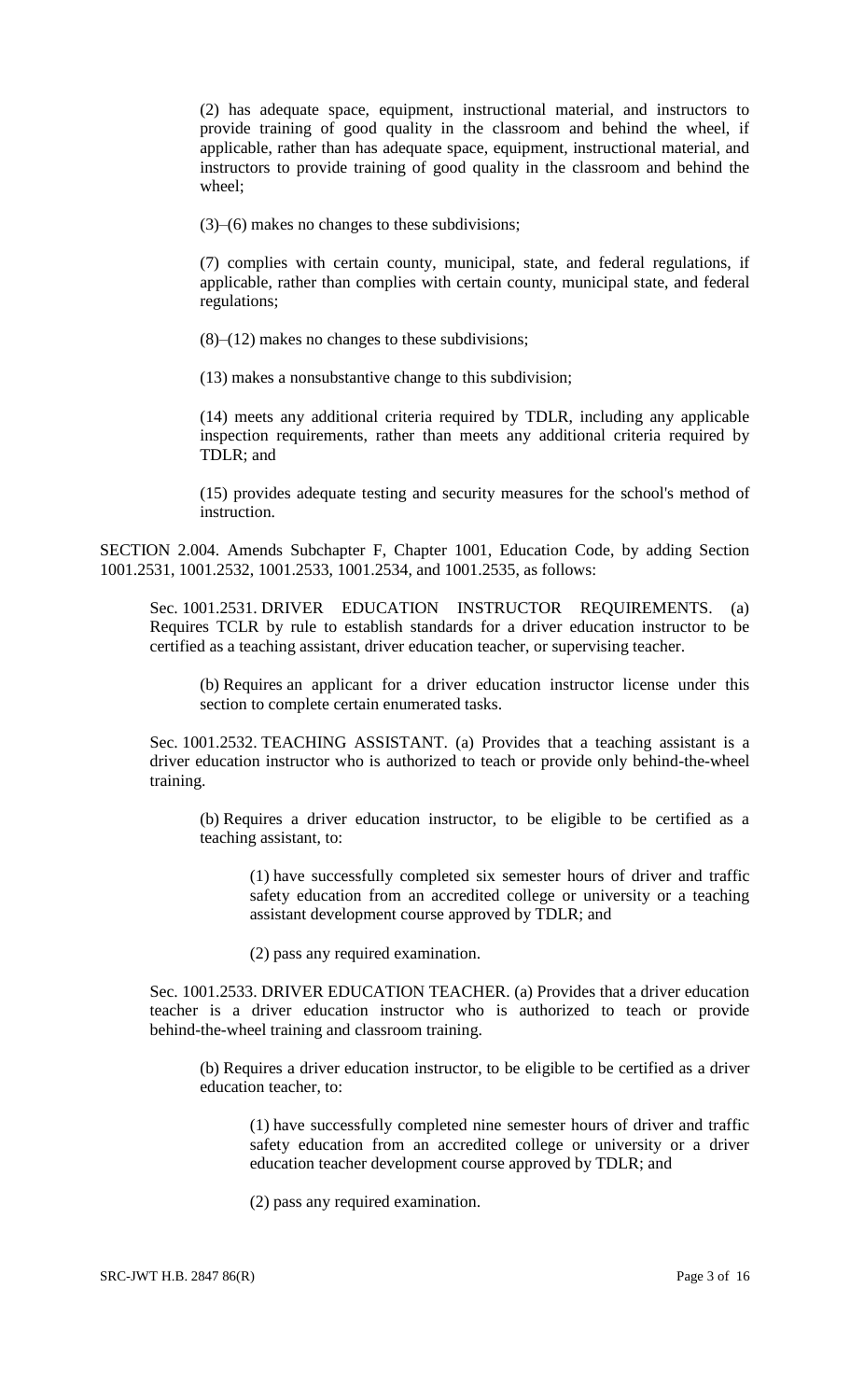Sec. 1001.2534. SUPERVISING TEACHER. (a) Provides that a supervising teacher is a driver education instructor who is authorized to teach instructor training classes.

(b) Requires a driver education instructor, to be eligible to be certified as a supervising teacher, to have:

(1) been certified as a driver education teacher for at least one year; and

(2) successfully completed 15 semester hours of driver and traffic safety education from an accredited college or university or a supervising teacher development course approved by TDLR.

(c) Authorizes TCLR, TDLR, or the executive director to adopt an alternative method to determine or verify an instructor's eligibility under Subsection (b).

Sec. 1001.2535. DEVELOPMENT COURSE FOR TEACHING ASSISTANT, DRIVER EDUCATION TEACHER, OR SUPERVISING TEACHER. Authorizes the classroom portion of a development course required for certification as a teaching assistant, driver education teacher, or supervising teacher to be completed online.

SECTION 2.005. Amends Subchapter H, Chapter 1001, Education Code, by adding Section 1001.3542, as follows:

Sec. 1001.3542. METHOD OF INSTRUCTION FOR DRIVER EDUCATION COURSE. Authorizes a driver education school to teach a driver education course by any method approved by TDLR, including an alternative method under Section 1001.3541 or a traditional method under Subchapter C (Operation of Driver Education School).

SECTION 2.006. Repealer: Section 1001.253 (Driver Education Instructor Training), Education Code.

Repealer: Section 1001.254 (Temporary License), Education Code.

Repealer: Section 1001.256 (Duplicate License), Education Code.

Repealer: Section 1001.3541(b) (relating to authorizing TDLR to approve the alternative method if it meets certain requirements), Education Code.

SECTION 2.007. (a) Requires TCLR, as soon as practicable after the effective date of this Act, to adopt rules to implement Section 1001.204(b), Education Code, as amended by this article, and Section 1001.2531, Education Code, as added by this article.

(b) Provides that a driver education instructor license issued under Section 1001.253, Education Code, before the repeal of that section by this article, continues to be valid until the license expires, and former Section 1001.253, Education Code, is continued in effect for that purpose.

(c) Entitles a person who holds on the effective date of this Act a driver education instructor license described by former Section 1001.253(b), Education Code, on expiration of that license to issuance of a driver education instructor license certified as a teaching assistant under Section 1001.2532, Education Code, as added by this article, if the person otherwise meets the requirements for renewal of a driver education instructor license certified as a teaching assistant.

(d) Entitles a person who holds on the effective date of this Act a driver education instructor license described by former Section 1001.253(c), Education Code, on expiration of that license to issuance of a driver education instructor license certified as a driver education teacher under Section 1001.2533, Education Code, as added by this article, if the person otherwise meets the requirements for renewal of a driver education instructor license certified as a driver education teacher.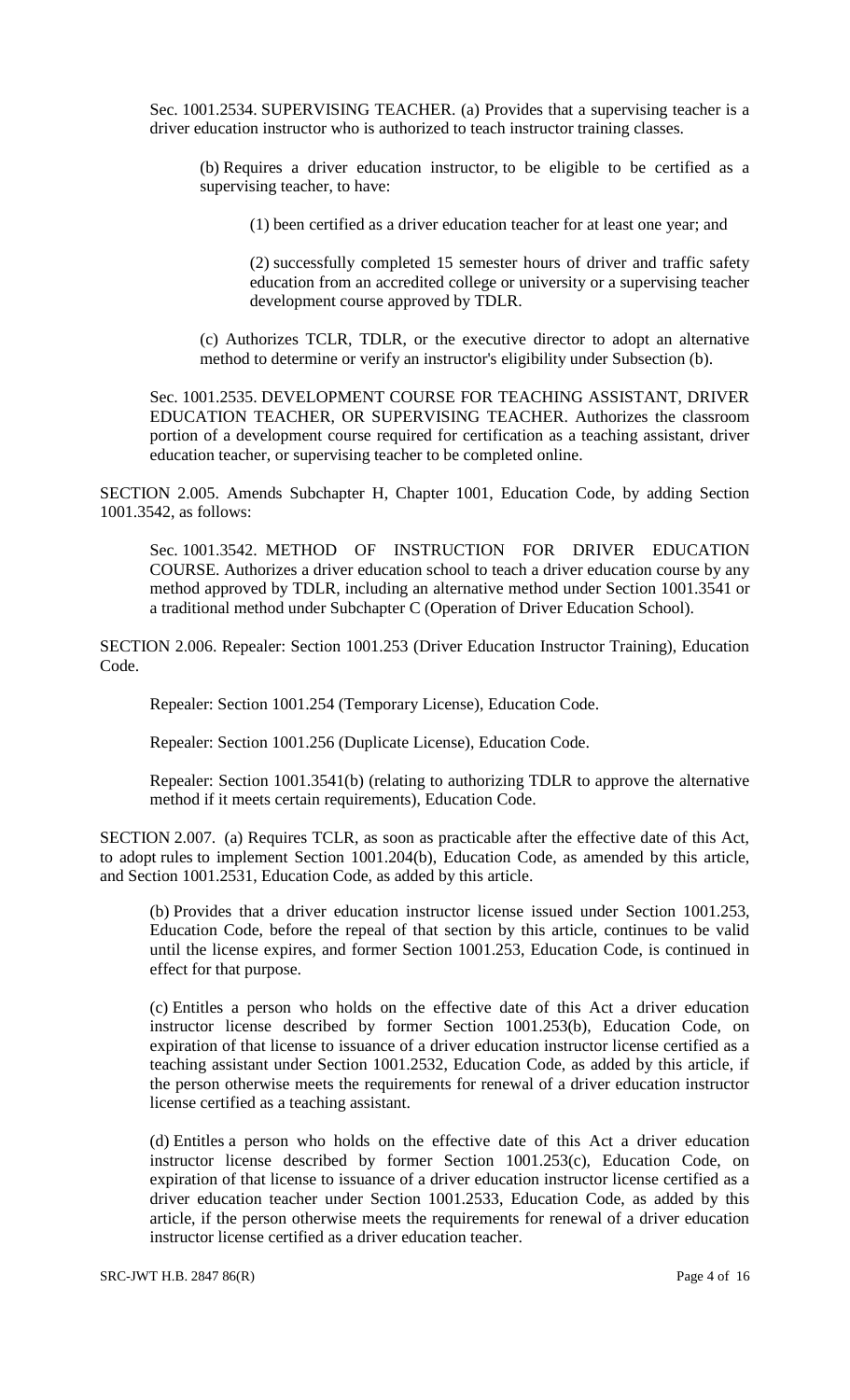(e) Entitles a person who holds on the effective date of this Act a driver education instructor license described by former Section 1001.253(e), Education Code, on expiration of that license to issuance of a driver education instructor license certified as a supervising teacher under Section 1001.2534, Education Code, as added by this article, if the person otherwise meets the requirements for renewal of a driver education instructor license certified as a supervising teacher.

(f) Provides that the changes in law made by this article do not affect the validity of a disciplinary action or other proceeding that was initiated before the effective date of this Act and that is pending before a court or other governmental entity on the effective date of this Act.

(g) Provides that Sections 1001.2531, 1001.2532, 1001.2533, and 1001.2534, Education Code, as added by this article, apply only to an application for, or renewal of, an instructor license submitted to TDLR on or after the effective date of this Act. Provides that an application submitted before that date is governed by the law in effect when the application was submitted, and the former law is continued in effect for that purpose.

# ARTICLE 3. LASER HAIR REMOVAL

SECTION 3.001. Amends Subchapter M, Chapter 401, Health and Safety Code, by adding Section 401.509, as follows:

Sec. 401.509. CONTINUING EDUCATION. Requires TCLR by rule to establish continuing education requirements for renewal of a certificate under this subchapter (Laser Hair Removal).

SECTION 3.002. Requires TCLR, as soon as practicable after the effective date of this Act, to adopt the rules necessary to implement Section 401.509, Health and Safety Code, as added by this article.

#### ARTICLE 4. PHARMACISTS

SECTION 4.001. Amends Section 481.075(i), Health and Safety Code, as follows:

(i) Requires each dispensing pharmacists to:

- (1) makes no changes to this subdivision;
- (2)–(3) makes nonsubstantive changes to these subdivisions; and

(4) if the pharmacy does not dispense any controlled substance prescriptions during a period of seven consecutive days, send a report to the Texas State Board of Pharmacy (TSBP) indicating that the pharmacy did not dispense any controlled substance prescriptions during that period, unless the pharmacy has obtained a waiver or permission to delay reporting to TSBP.

SECTION 4.002. Amends Sections 481.076(a) and (k), Health and Safety Code, as follows:

(a) Prohibits TSBP from permitting any person to have access to information submitted to TSBP under Section 481.074(q) (relating to requiring each dispensing pharmacist to send certain information to TSBP by a certain method not later than the next business day after the prescription is filled) or 481.075 (Official Prescription Program) except:

(1) TSBP, the Texas Medical Board (TMB), TDLR, with respect to the regulation of podiatrists, rather than the State Board of Podiatric Medical Examiners, the Texas State Board of Dental Examiners, the Texas State Board of Veterinary Medical Examiners, the Texas Board of Nursing, or the Texas Optometry Board for certain purposes;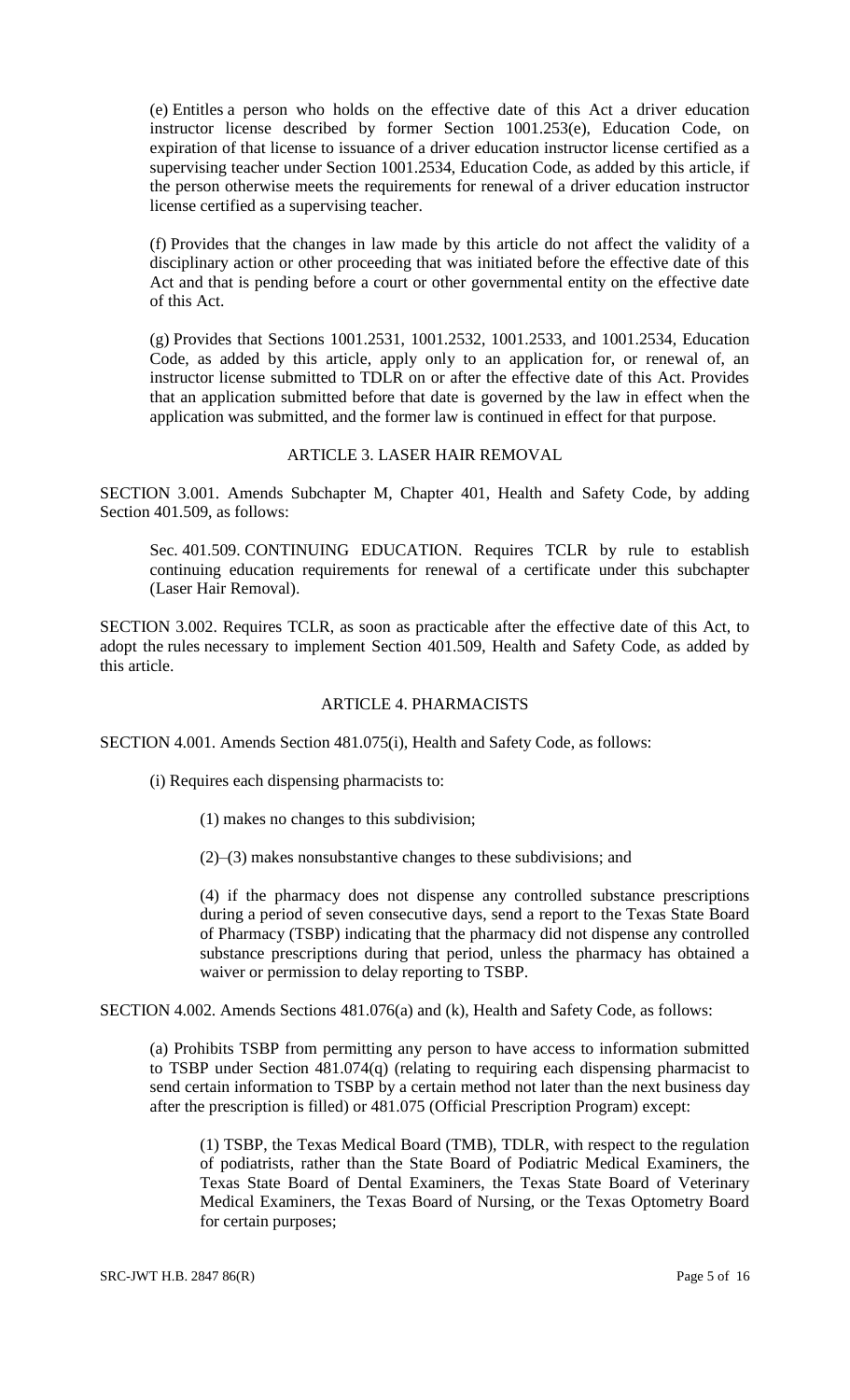(2)–(4) makes no changes to these subdivisions;

(5) provided that accessing the information is authorized under the Health Insurance Portability and Accountability Act of 1996 (Pub. L. No. 104-191) and regulations adopted under that Act:

(A) a pharmacist or a pharmacist-intern, pharmacy technician, or pharmacy technician trainee, as defined by Section 551.003 (Definitions), Occupations Code, acting at the direction of a pharmacist, who is inquiring about a recent Schedule II, III, IV, or V prescription history of a particular patient of the pharmacist, rather than a pharmacist or a pharmacy technician, as defined by Section 551.003, Occupations Code, acting at the direction of a pharmacist; or

(B) makes no changes to this paragraphs;

(6) a pharmacist or practitioner who is inquiring about the person's own dispensing or prescribing activity or a practitioner who is inquiring about the prescribing activity of an individual to whom the practitioner has delegated prescribing authority, rather than a pharmacist or practitioner who is inquiring about the person's own dispensing or prescribing activity; or

(7) makes no changes to this subdivision.

(k) Provides that a person authorized to access information under Subsection (a)(4) or (5), rather than under Subsection (a)(4), who is registered with TSBP for electronic access to the information is entitled to directly access the information available from other states pursuant to a certain interoperability agreement.

SECTION 4.003. Amends Section 481.0766(a), Health and Safety Code, as follows:

(a) Requires a wholesale distributor to report to TSBP the distribution of all Schedules II, III, IV, and V controlled substances by the distributor to a person in this state. Requires the distributor to report the information to TSBP in the same format and with the same frequency as the information is reported to the Federal Drug Enforcement Administration, rather than requiring a wholesale distributor to report to TSBP the information that the distributor is required to report to the Automation of Reports and Consolidated Orders System (ARCOS) of the Federal Drug Enforcement Administration for the distribution of a controlled substance by the distributor to a person in this state. Deletes existing text requiring the distributor to report the information to TSBP in the same format and with the same frequency as the information is reported to ARCOS.

SECTION 4.004. Amends Section 481.353(a), Health and Safety Code, to require the interagency prescription monitoring work group to meet when necessary as determined by TSBP, rather than to meet at least quarterly.

SECTION 4.005. Amends Section 560.051(f), Occupations Code, as follows:

(f) Authorizes a Class E pharmacy license or nonresident pharmacy license to be issued to a pharmacy located in another state whose primary business is to:

(1) creates this subdivision from text of existing Paragraphs (A) and (B) and deletes the designation of those paragraphs;

(2) process a prescription drug order for a patient, including a patient in this state; or

(3) perform another pharmaceutical service, as defined TSBP rule.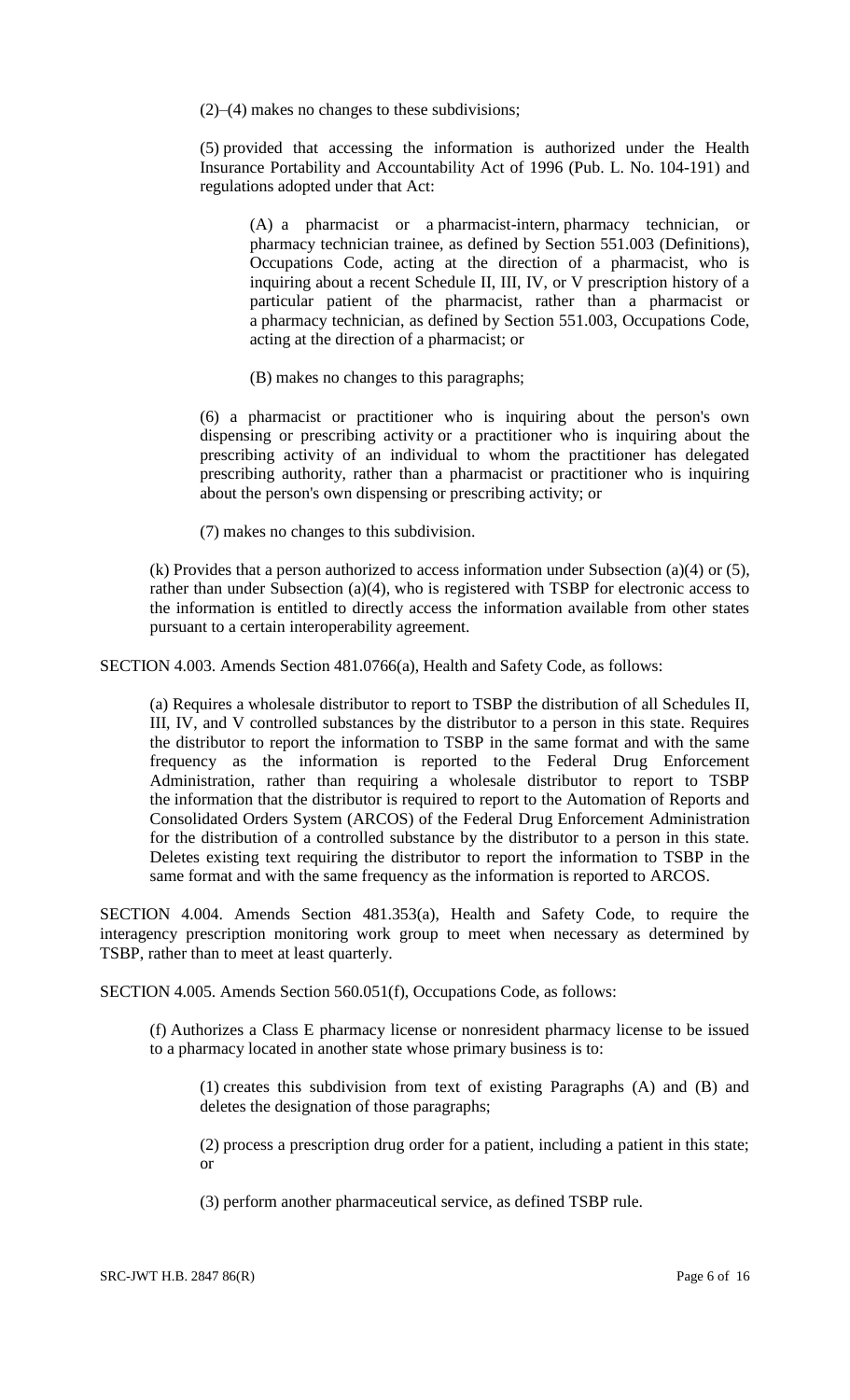SECTION 4.006. Repealer: Section 554.016 (Canadian Pharmacy Inspection; Designation; Fees; Information), Occupations Code.

Repealer: Section 556.0555 (Inspections), Occupations Code.

Repealer: Section 560.001(c) (relating to prohibiting a pharmacy in Canada from shipping, mailing, or delivering certain prescription drugs to this state), Occupations Code.

Repealer: Section 560.0525 (Additional Qualification Requirements For Canadian Pharmacies), Occupations Code.

Repealer: Section 561.003(f) (relating to prohibiting a pharmacy from renewing a license under this section if the pharmacy meets certain criteria), Occupations Code.

Repealer: Section 562.101(f-1) (relating to certain requirements for a Canadian pharmacy that meets certain criteria), Occupations Code.

Repealer: Section 562.111 (Prescription Drug Order For Consumer), Occupations Code.

Repealer: Subchapter E (Practice by Canadian Pharmacy), Chapter 562, Occupations Code.

#### ARTICLE 5. BOILERS

SECTION 5.001. Amends Section 755.029(c), Health and Safety Code, to require a certificate of operation to be posted in a conspicuous place, rather than under glass in a conspicuous place, on or near the boiler for which it is issued.

### ARTICLE 6. TEXAS DEPARTMENT OF LICENSING AND REGULATION

SECTION 6.001. Amends Section 51.2031(a-2), Occupations Code, to remove the provision that this subsection and Subsection (a-1) (relating to prohibiting TCLR from adopting certain new rules unless the rule has been previously proposed and requiring TCLR to adopt rules prescribing procedure by which the advisory board is authorized to propose rules) expire September 1, 2019.

SECTION 6.002. Amends Subchapter E, Chapter 51, Occupations Code, by adding Section 51.254, as follows:

Sec. 51.254. CONFIDENTIALITY OF COMPLAINT AND DISCIPLINARY INFORMATION. (a) Defines, unless the context requires otherwise, "disciplinary action" and "patient."

(b) Provides that this section applies only to certain listed professions.

(c) Provides that, except as otherwise provided by this section, a complaint and investigation concerning a person to whom this section applies and all information and materials subpoenaed or compiled by TDLR in connection with the complaint and investigation are confidential and not subject to certain disclosures.

(d) Authorizes a complaint or investigation subject to this section and all information and materials subpoenaed or compiled by TDLR in connection with the complaint and investigation to be disclosed to certain entities.

(e) Authorizes TDLR, notwithstanding any other provision of this section, if a TDLR investigation would be jeopardized by the release or disclosure, to temporarily withhold or otherwise refrain from releasing or disclosing to any person any information or materials that TDLR would otherwise be required to release or disclose.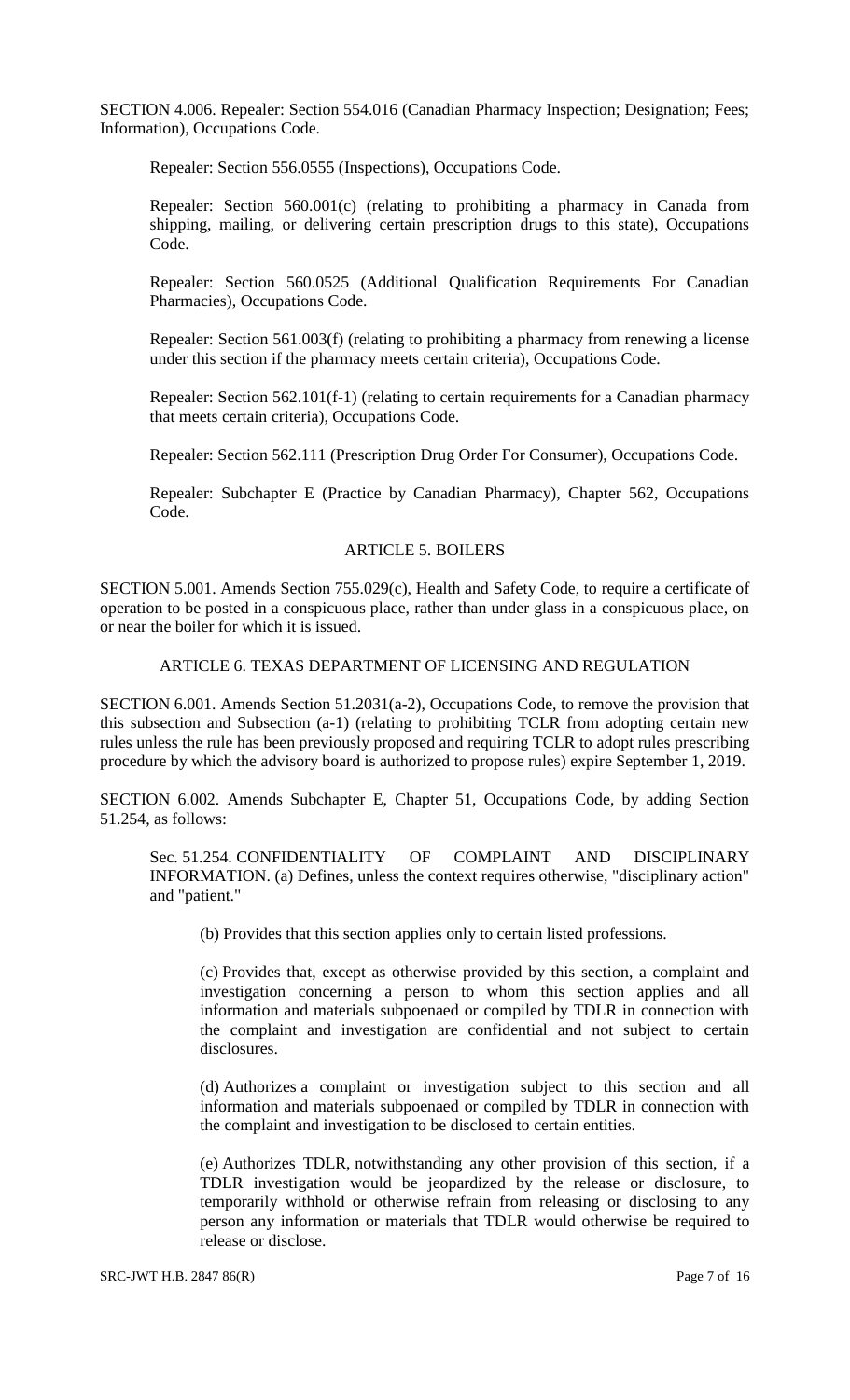(f) Prohibits TDLR from being compelled to release or disclose complaint and investigation information or materials to a person listed in Subsection (d) if TDLR has not issued a notice of alleged violation related to the information or materials.

(g) Authorizes TDLR to release or disclose complaint and investigation information or materials in accordance with Subsection (d) at any stage of a disciplinary action.

(h) Requires TDLR to protect the identity of any patient whose records are examined in connection with a disciplinary action, other than a patient who initiates the disciplinary action, is a witness in the disciplinary action, or has submitted a written consent to release the records.

(i) Provides that notices of alleged violation issued by TDLR against respondents, disciplinary proceedings of TDLR, TCLR, or the executive director, and final disciplinary actions, including warnings and reprimands, by TDLR, TCLR, or the executive director are not confidential and are subject to disclosure in accordance with Chapter 552, Government Code.

SECTION 6.003. Amends Section 202.2032(c), Occupations Code, to include Chapter 51 (Texas Department of Licensing and Regulation) among chapters the confidentiality requirements of which do not apply to a certain disclosure under this subsection.

SECTION 6.004. Amends Section 202.404(e), Occupations Code, to require TDLR to protect the identity of a patient whose podiatric records are examined or provided under Subsection (c), rather than under Subsection (c) or (d), other than a certain patient.

SECTION 6.005. Amends Section 202.509(g), Occupations Code, to remove Subsections (b) and (d) from a list of provisions TDLR's disclosure of information under which does not constitute a waiver of privilege or confidentiality under this chapter (Podiatrists) or any other law.

SECTION 6.006. Repealer: Section 202.404(d) (relating to providing that the privilege and confidentiality requirements under this subchapter do not apply to certain criminal investigations and criminal proceedings), Occupations Code.

Repealer: Section 202.509(a) (relating to providing that certain complaints, reports, investigation files, or other investigative information is privileged, confidential, and not subject to certain legal methods compelling release), Occupations Code.

Repealer: Section 202.509(b) (relating to authorizing TDLR to release information in TDLR possession if certain criteria are met), Occupations Code.

Repealer: Section 202.509(c) (relating to providing that TDLR is not required to release certain information regarding certain individuals), Occupations Code.

Repealer: Section 202.509(d) (relating to authorizing certain investigative information in TDLR's possession that relates to a disciplinary action regarding a license holder to be disclosed to certain individuals), Occupations Code.

Repealer: Section 202.509(h) (relating to requiring TDLR to protect the identity of a complainant to the extent possible), Occupations Code.

Repealer: Section 401.2535 (Confidentiality of Complaint and Disciplinary Information), Occupations Code.

Repealer: Section 402.154 (Confidentiality of Complaint and Disciplinary Information), Occupations Code.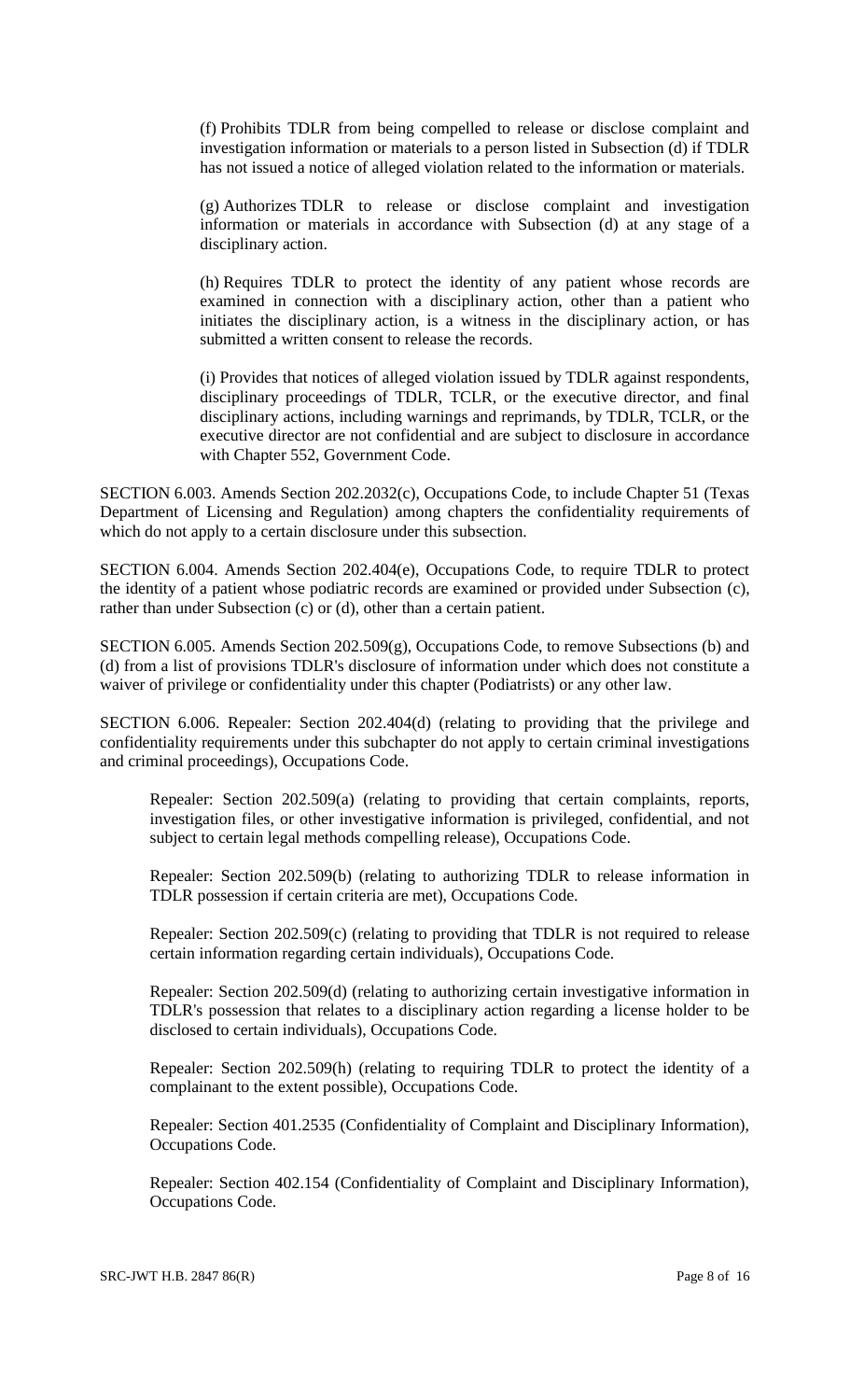Repealer: Section 451.110 (Confidentiality of Complaint and Disciplinary Information), Occupations Code.

Repealer: Section 506.202 (Confidentiality of Complaint Information), Occupations Code.

Repealer: Subchapter E (Complaint Information), Chapter 605, Occupations Code.

Repealer: Subchapter E (Complaint Procedures), Chapter 701, Occupations Code.

SECTION 6.007. Makes application of this article prospective.

#### ARTICLE 7. PODIATRY

SECTION 7.001. Amends Section 202.2032(d), Occupations Code, to require TDLR to notify the license holder who is the subject of the complaint, rather than to notify the license holder who is the subject of the complaint not later than the 15th day after the date the complaint is filed with TDLR, who is the subject of the complaint of the name and address of certain entities who filed the complaints, unless the notice would jeopardize the investigation.

SECTION 7.002. Amends Subchapter E, Chapter 202, Occupations Code, by adding Section 202.204, as follows:

Sec. 202.204. EXPERT WITNESS. (a) Defines "expert witness" for purposes of this section.

(b) Authorizes TDLR to contract with an expert witness, including an advisory board member under Section  $202.051(a)(1)$  (relating to providing specific members for the Podiatric Medical Examiners Advisory Board), to assist TDLR with reviewing, investigating, or prosecuting a complaint filed under this chapter.

(c) Provides that, except for an act by an expert witness involving fraud, conspiracy, or malice, an expert witness is immune from liability and is prohibited from being subject to a suit for damages for any act arising from the performance of the expert witness's specific duties.

SECTION 7.003. Section 202.253(a-1), Occupations Code, as follows:

(a-1) Authorizes TCLR and TDLR to refuse to admit a person to an examination, and to refuse to issue a license to practice podiatry to a person, for:

(1) makes no changes to this subdivision;

(2) being convicted of an offense under 202.606 (Criminal Penalty: Amputation of Foot), rather than being convicted of a felony, a crime that involves moral turpitude, or an offense under Section 202.606; or

(3)–(18) makes no changes to these subdivisions.

SECTION 7.004. Amends Subchapter H, Chapter 202, Occupations Code, by adding Section 202.354, as follows:

Sec. 202.354. DELEGATION OF CERTAIN ACTS. (a) Authorizes a podiatrist to delegate to a qualified and properly trained podiatric medical assistant acting under the podiatrist's supervision any podiatric medical act that a reasonable and prudent podiatrist would find within the scope of sound medical judgment to delegate if:

> (1) in the opinion of the delegating podiatrist, the medical act can be properly and safely performed by the podiatric medical assistant to whom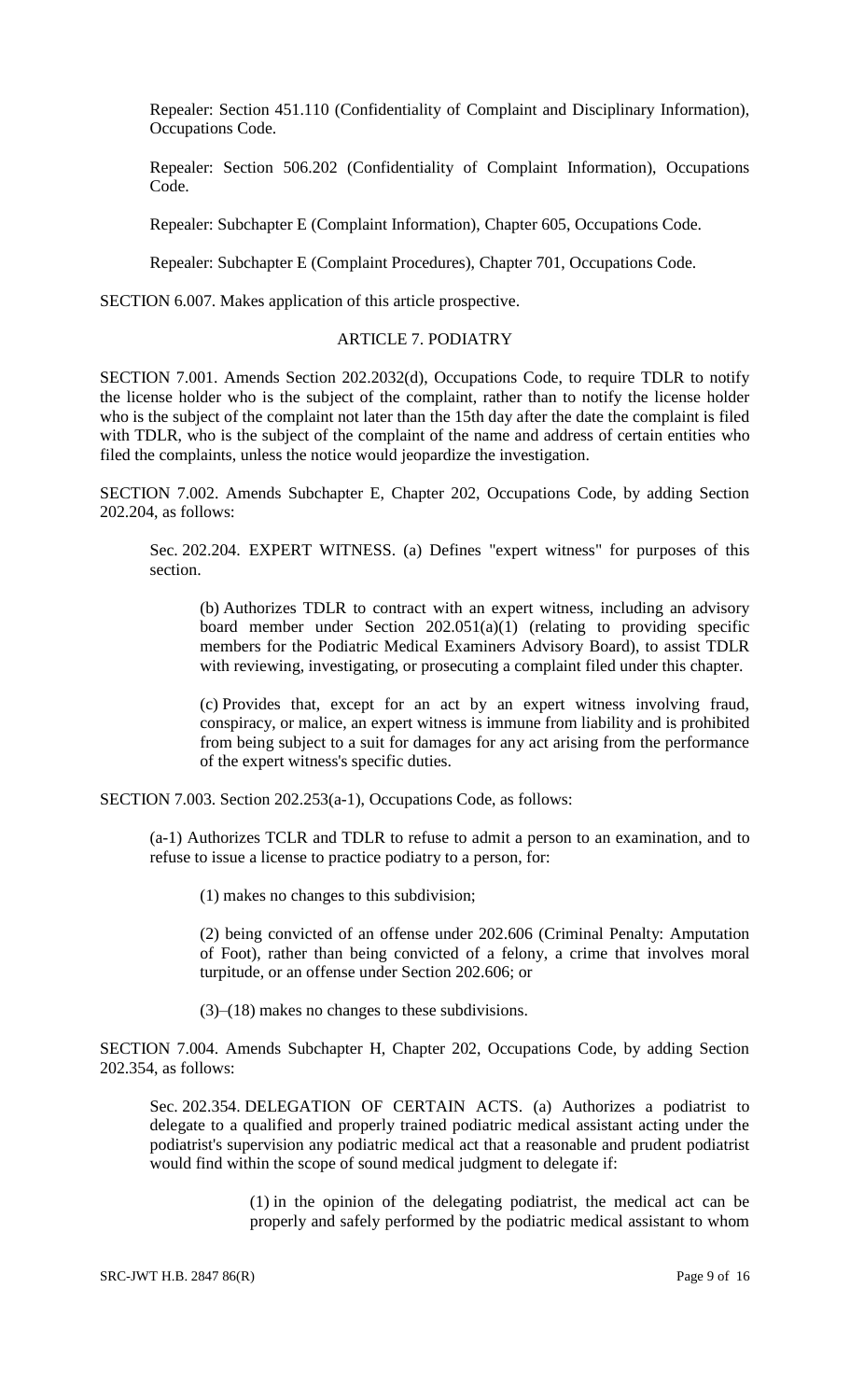the podiatric medical act is delegated and is performed in a customary manner and not in violation of any other statute; and

(2) the podiatric medical assistant to whom the podiatric medical act is delegated does not represent to the public that the medical assistant is authorized to practice podiatry.

(b) Provides that a delegating podiatrist is responsible for a podiatric medical act performed by the podiatric medical assistant to whom the podiatrist delegates the act.

SECTION 7.005. Amends Section 202.602(a), Occupations code, as follows:

(a) Requires TDLR to develop a system to identify and monitor a podiatrist's compliance with this chapter and any order issued by TCLR or the executive director under this chapter, rather than requiring TCLR by rule to develop a system to monitor a podiatrist's compliance with this chapter. Deletes the requirement of the system to include procedures for determining whether a podiatrist is in compliance with an order issued by TCLR or the executive director and a method of identifying and monitoring each podiatrist who represents a risk to the public.

SECTION 7.006. Amends Subchapter D, Chapter 601, Occupations Code, by adding Section 601.157, as follows:

Sec. 601.157. PERSON SUPERVISED BY PODIATRIST. Provides that a person is not required to hold a certificate issued under this chapter (Medical Radiologic Technologists) to perform a radiologic procedure if the procedure is performed under the supervision of a podiatrist and the person is registered with TDLR to assist a podiatrist complies with rules adopted under Section 601.252(e).

SECTION 7.007. Amends Section 601.251, Occupations code, as follows:

Sec. 601.251. APPLICABILITY. Provides that this subchapter (Other Licensing Agencies; Rulemaking and Registration Requirements) applies to:

(1)–(4) makes no changes to these subdivisions;

(5) TDLR, with respect to TDLR's authority to regulate podiatrists, rather than to the Texas State Board of Podiatric Medical Examiners; and

(6) makes no changes to this subdivision.

SECTION 7.008. Amends Section 601.252, Occupations Code, by adding Subsections (e) and (f), as follows:

(e) Requires rules adopted under this section (Requirement to Adopt Rules) by TCLR to meet certain enumerated criteria.

(f) Authorizes TCLR, in adopting rules under Subsection (e), to take into account whether the radiologic procedure will be performed by a registered nurse.

SECTION 7.009. Repealer: Section 202.2025 (Complaint Priority), Occupations Code.

Repealer: Section 202.6011 (Penalty Schedule), Occupations Code.

SECTION 7.010. Makes application of Section 202.2032, Occupations Code, as amended by this article, prospective.

SECTION 7.011. Makes application of section 202.253(a-1), Occupations Code, as amended by this article, prospective.

SRC-JWT H.B. 2847 86(R) Page 10 of 16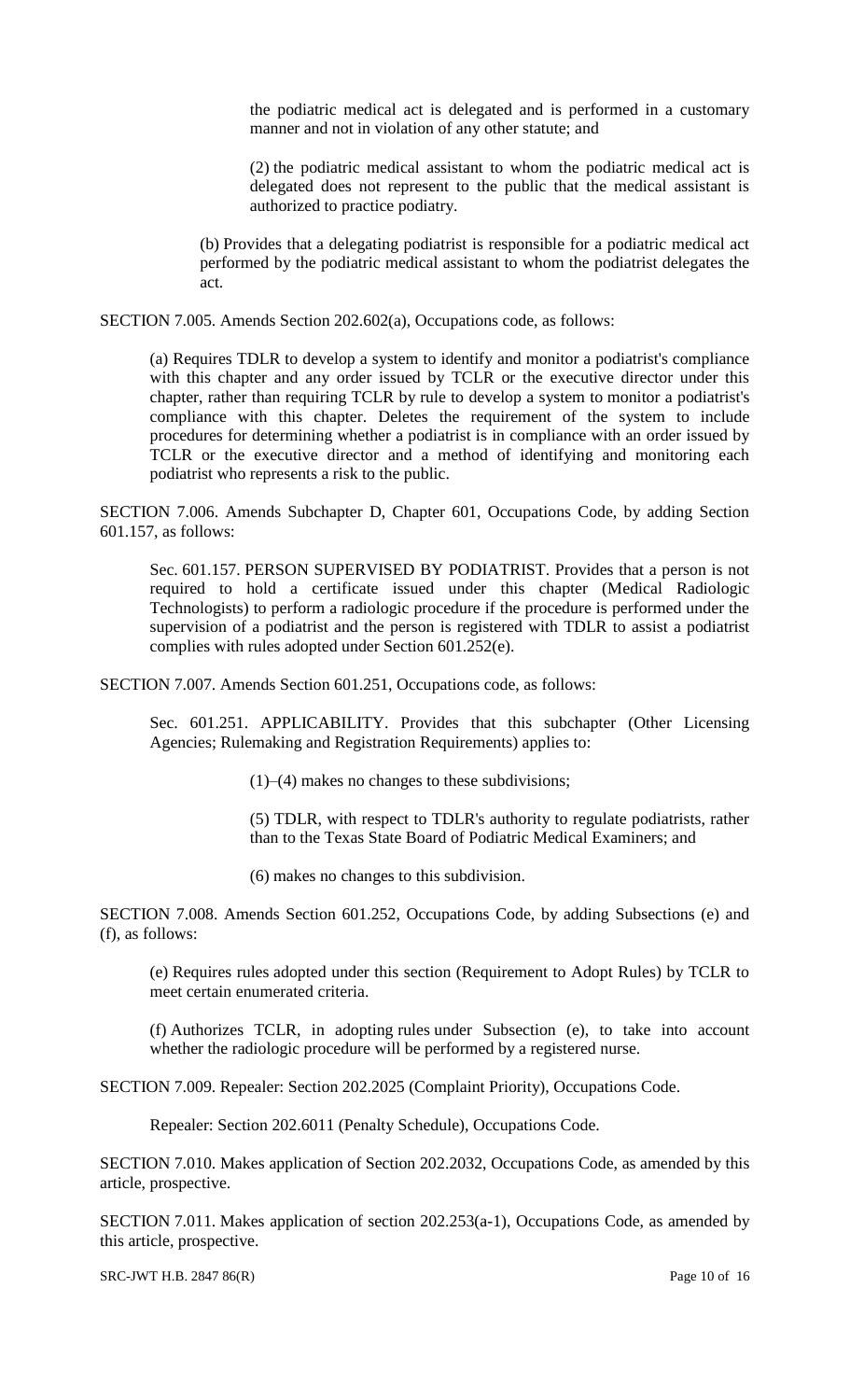SECTION 7.012. Provides that, to the extent of any conflict, Section 601.251, Occupations Code, as amended by this article, prevails over another Act of the 86th Legislature, Regular Session, 2019, relating to nonsubstantive additions to and corrections in enacted codes.

#### ARTICLE 8. MIDWIVES

SECTION 8.001. Amends Section 203.056, Occupations Code, to require the presiding officer of TCLR to designate a member, rather than a public member, of the Midwives Advisory Board to serve as the presiding officer of that advisory board for a term of one year.

SECTION 8.002. Repealer: Section 203.152 (Fees), Occupations Code.

SECTION 8.003. Provides that Section 203.056, Occupations Code, as amended by this article, does not affect the entitlement of a member of the Midwives Advisory Board who is serving as the presiding officer of the advisory board immediately before the effective date of this Act to continue to serve in that capacity for the remainder of the member's term as presiding officer.

### ARTICLE 9. AUDIOLOGISTS

SECTION 9.001. Amends Section 401.403(b), Occupations Code, as follows:

(b) Deletes existing text of Subdivision (1) relating to registration with TDLR, redesignates existing Subdivisions (2)–(5) as Subdivisions (1)–(4) and makes nonsubstantive changes. Requires a person who holds a license, rather than a person who meets the requirements of this chapter (Speech-Language Pathologists and Audiologists) for licensing, as an audiologist or audiologist intern and who fits and dispenses hearing instruments to:

(1) comply with rules adopted under this chapter related to fitting and dispensing hearing instruments, rather than comply with the profession's code of ethics;

(2) makes no further changes to this subdivision;

(3) when providing services in this state, use a written contract that contains TDLR's name, mailing address, telephone number, and Internet website address, rather than that contains TDLR's names, mailing address, and telephone number; and

(4) makes no further changes to this subdivision.

### ARTICLE 10. DYSLEXIA THERAPISTS

SECTION 10.001. Amends the heading to Chapter 403, Occupations Code, to read as follows:

### CHAPTER 403. LICENSED DYSLEXIA THERAPISTS

SECTION 10.002. Amends Subchapter A, Chapter 403, Occupations Code, by adding Sections 403.004, 403.005, and 403.006, as follows:

Sec. 403.004. APPLICABILITY: TEACHER OR EMPLOYEE OF SCHOOL. Provides that this chapter does not apply to a teacher or employee of a private or public primary or secondary school who practices dyslexia therapy within the scope of the teacher's or employee's employment.

Sec. 403.005. APPLICABILITY: FAMILY MEMBERS AND GUARDIANS. Provides that this chapter does not apply to a family member or guardian of a recipient of dyslexia therapy who is implementing a dyslexia therapy plan for the recipient under the extended authority and direction of a licensed dyslexia therapist or a person described by Section 403.004.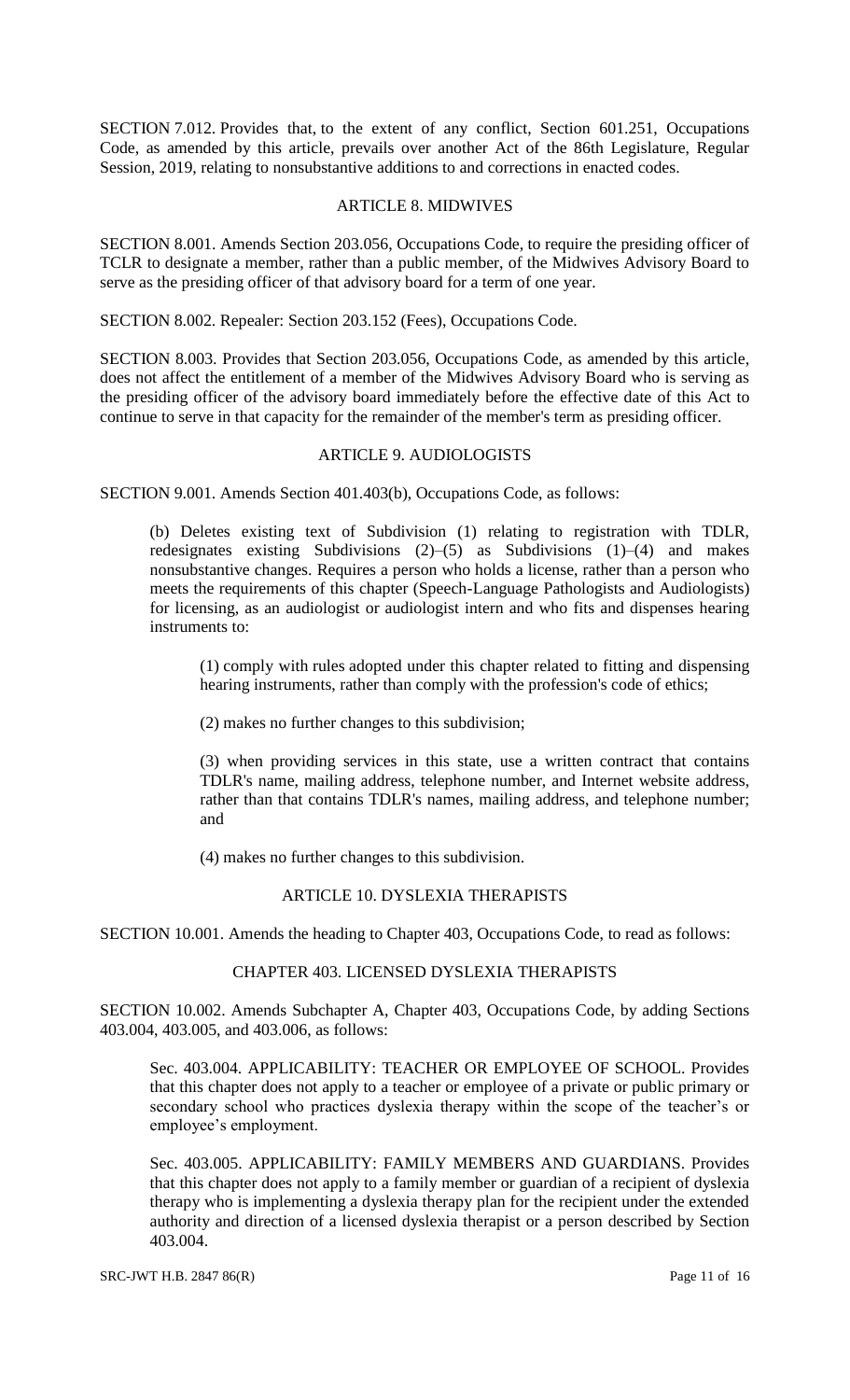Sec. 403.006. APPLICABILITY: SUPERVISED PERSONNEL. Provides that this chapter does not apply to an unlicensed person who is implementing a dyslexia therapy plan under the supervision of a licensed dyslexia therapist.

SECTION 10.004. Amends Section 403.0511, Occupations Code, to require that TCLR adopt rules necessary to administer and enforce this chapter and to make nonsubstantive changes to this section.

SECTION 10.005. Amends Section 403.101, Occupations Code, as follows:

Sec. 403.101. LICENSE REQUIRED. (a) Prohibits a person, except as provided by Subchapter A (General Provisions), from engaging in the practice of dyslexia therapy unless the person holds a license under this chapter.

(b) Creates this subsection from existing text. Prohibits a person from using the title "licensed dyslexia therapist" in this state unless the person holds a the appropriate license under this chapter, rather than prohibiting a person form using the title "licensed dyslexia practitioner" or "licensed dyslexia therapist" in this state unless the person holds the appropriate license under this chapter.

SECTION 10.006. Amends Section 403.102, Occupations Code, to make a conforming change.

SECTION 10.007. Amends Sections 403.106(a) and (b), Occupations Code, as follows:

(a) Requires a multisensory structured language education training program completed by an applicant for a dyslexia therapist license, for purposes of determining whether the applicant satisfies the training requirements for a license under this chapter, to:

(1)–(7) makes no changes to these subdivisions;

(8) have provided direct instruction in the principles and in each element of multisensory structured language education for a minimum of 200 contact hours of course work, rather than a minimum of 200 contact hours of course work for training program participants who seek a licensed dyslexia therapist license. Deletes the designation of Paragraph (A). Deletes paragraph (B) and existing text requiring 45 contact hours of course work for training program participants who seek a licensed dyslexia practitioner license. Makes nonsubstantive changes to this subdivision.

(9) makes conforming changes to this subdivision; and

(10) and (11) makes no changes to these subdivisions.

(b) Requires a training program to require a training program participant to have completed at least 10 demonstrated lessons described by Subsection (a)(10), rather than requiring a training program to require a training program participant who seeks a licensed dyslexia practitioner license to have completed at least five demonstrated lessons described by Subsection (a)(10) and a participant who seeks a licensed dyslexia therapist license to have completed at least 10 demonstration lessons.

SECTION 10.008. Amends Subchapter C, Chapter 403, Occupations Code, by adding Section 403.111, as follows:

Sec. 403.111. PROVISIONAL LICENSE. (a) Provides that a person is eligible for a provisional license under this chapter if the person is certified as a Certified Academic Language Therapist by the Academic Language Therapy Association and pursuing a master's degree from an accredited public or private institution of higher education.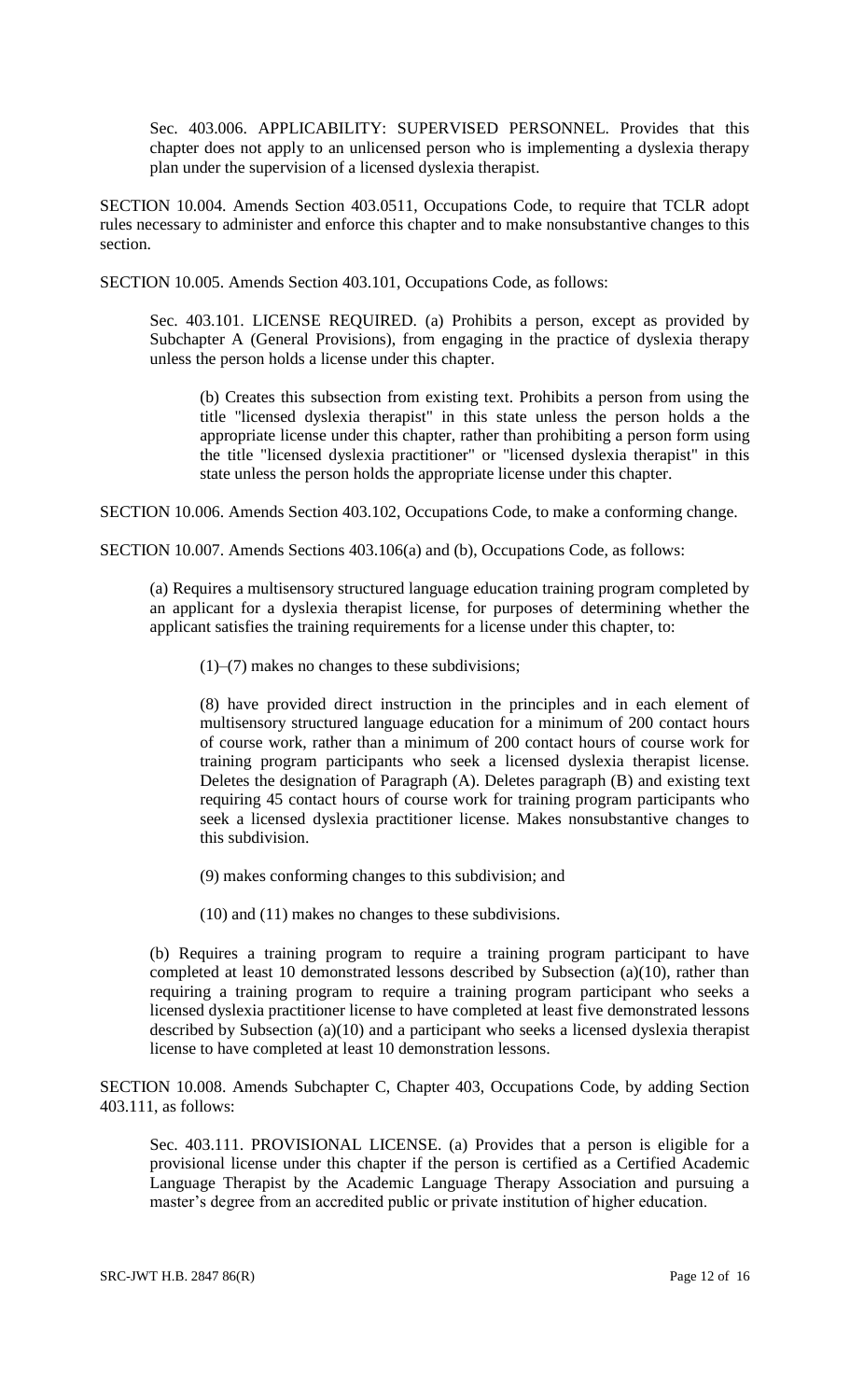(b) Requires TDLR to issue a provisional license to an applicant who meets the requirements of Subsection (a), complies with TCLR rules, applies to TDLR on the form and in the manner prescribed by the executive director, and pays the required fee.

(c) Requires TCLR to adopt rules necessary to implement this section.

(d) Provides that this section expires September 1, 2024.

SECTION 10.009. Amends Section 403.151(b), Occupations Code, to prohibit a person from practicing dyslexia therapy in private practice setting, including a learning center or clinic, unless the person is a licensed dyslexia therapist, rather than authorizing a licensed dyslexia therapist to practice in a school, learning center, clinic, or private practice setting.

SECTION 10.010. Repealer: Section 403.104 (Eligibility For Licensed Dyslexia Practitioner License), Occupations Code.

Repealer: Section 403.151(a) (relating to authorizing a licensed dyslexia practitioner to practice only in certain settings), Occupations Code.

SECTION 10.011. Provides that a license issued under a law that is repealed by this article expires on the effective date of this Act.

SECTION 10.012. (a) Provides that the change in law made by this article does not affect the validity of a proceeding pending before a court or other governmental entity on the effective date of this Act.

(b) Provides that a violation of law committed before the effective date of this Act is governed by the law in effect on the date the violation was committed, and the former law is continued in effect for that purpose.

ARTICLE 11. ORTHOTIC AND PROSTHETIC TECHNICIANS

SECTION 11.001. Repealers: Sections 605.002(19) (relating to the definition of "registered orthotic technician"), Occupations Code.

Repealers: Sections 605.002(20) (relating to the definition of "registered prosthetic orthotic technician"), Occupations Code.

Repealers: Sections 605.002(21) (relating to the definition of "registered prosthetic technician"), Occupations Code.

Repealer: Section 605.259 (Orthotic or Prosthetic Technician Registration Certificate), Occupations Code.

SECTION 11.002. (a) Provides that, on the effective date of this Act, a registered orthotic technician or registered prosthetic technician certificate issued under former Section 605.259, Occupations Code, expires.

(b) Requires TCLR, as soon as practicable after the effective date of this Act, to repeal all rules regarding the regulation of orthotic and prosthetic technicians adopted under Chapter 605 (Orthotists and Presthetists), Occupations Code.

SECTION 11.003. Provides that the change in law made by this article does not affect the validity of a proceeding pending before a court or other governmental entity on the effective date of this Act.

### ARTICLE 12. DIETITIANS

SECTION 12.001. Amends Section 701.151(b), Occupations Code, as follows:

SRC-JWT H.B. 2847 86(R) Page 13 of 16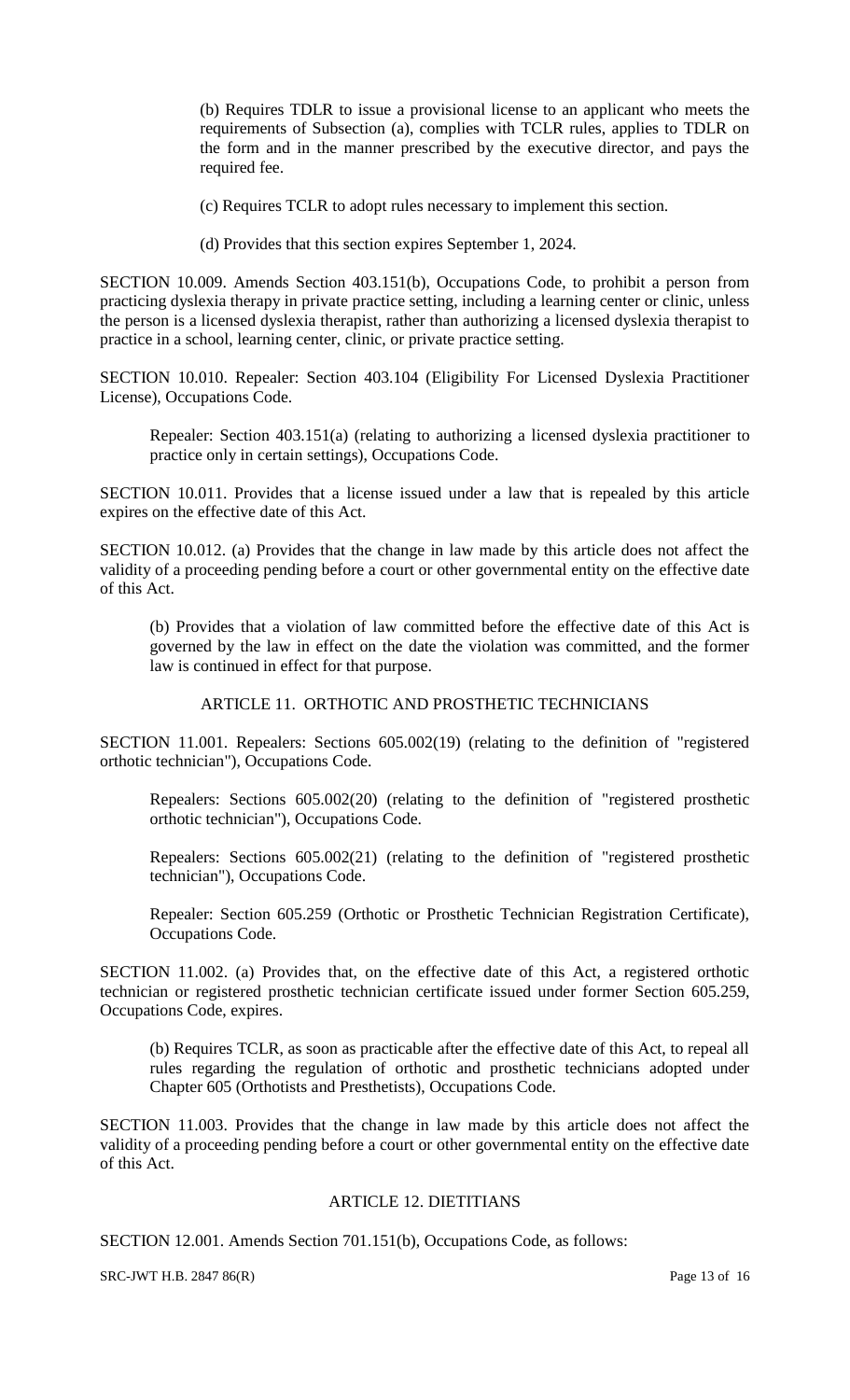(b) Requires TCLR or TDLR, as appropriate, rather than requiring TDLR, to:

(1) adopt and publish a code of ethics, rather than adopt an official seal;

(2) establish the qualifications and fitness of applicants for licenses, including renewed and reciprocal licenses;

(3) request and receive any necessary assistance from state educational institutions or other state agencies. Deletes existing Subdivision (4) requiring TDLR, to revoke, suspend, or deny a license, probate a license suspension, or reprimand a license holder for a violation of this chapter (Dietitians), a rule adopted under this chapter, or the code of ethics.

SECTION 12.002. Repealer: Sections 701.155 (Seal), Occupations Code.

Repealer: Section 701.353 (Prohibited Use of Seal), Occupations Code.

# ARTICLE 13. INTERIOR DESIGNERS

SECTION 13.001. Amends Section 1051.451, Occupations Code, as follows:

Sec. 1051.451. IMPOSITION OF ADMINISTRATIVE PENALTY. (a) Creates this subsection from existing text. Authorizes the Texas Board of Architectural Examiners (TBAE), except as provided by Subsection (b), to impose an administrative penalty on a person who engages in conduct for which the person is subject to disciplinary action under this subtitle (Regulation of Architecture and Related Practices), regardless of whether the person holds a certificate of registration issued under this subtitle.

(b) Prohibits TBAE form imposing an administrative penalty under this subtitle on a person for conduct related to the practice of interior design unless the person holds a certificate of registration as an interior designer.

SECTION 13.002. Amends Section 1053.251(a), Occupations Code, to require TBAE, on a determination that a ground for disciplinary action exists under Section 1053.252 (Grounds For Disciplinary Action), to take certain actions, including impose an administrative penalty on a certificate holder, rather than on a person, under Subchapter I (Administrative Penalty), Chapter 1051.

SECTION 13.003. Repealer: Subchapter H (Penalties), Chapter 1053, Occupations Code.

SECTION 13.004. Makes application of Sections 1051.451 and 1053.251(a), Occupations Code, as amended by this article, prospective.

SECTION 13.005. Provides that the repeal by this article of Subchapter H, Chapter 1053, Occupations Code, does not apply to an offense committed under that subchapter before the effective date of the repeal. Provides that an offense committed before the effective date of the repeal is governed by the law as it existed on the date the offense was committed, and the former law is continued in effect for that purpose. Provides that, for purposes of this section, an offense was committed before the effective date of the repeal if any element of the offense occurred before that date.

### ARTICLE 14. BARBERS AND COSMETOLOGISTS

SECTION 14.001. Amends Section 1602.255(c), Occupations Code, as follows:

(c) Requires TCLR to adopt rules for the licensing of specialty instructors to teach specialty courses in the practice of cosmetology defined in Sections  $1602.002(a)(2)$ (relating to servicing a person's wig or artificial hairpiece), (4) (relating to cleansing, stimulating, or massaging a person's scalp, face, neck, or arms) (5) (relating to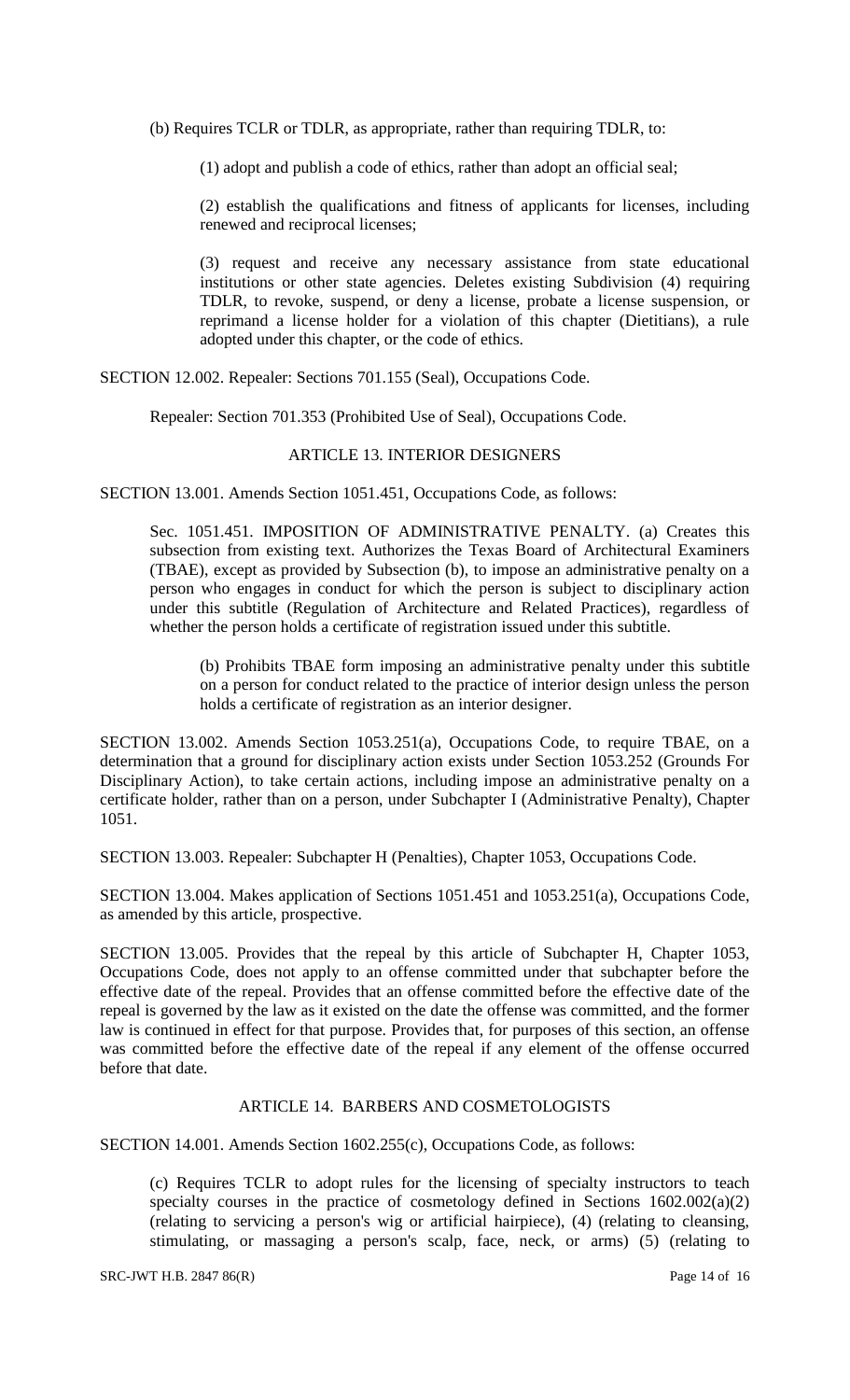beautifying a person's face, neck, or arms), (6) (relating to administering facial treatments), (7) (relating to removing superfluous hair using certain methods), (8) (relating to treating a person's nails), (9) (relating to performing certain actions on feet), (10) (relating to applying certain extensions to eyelashes), and (11) (relating to weaving a person's hair), rather than Sections 1602.002(a)(5), (7), (8), (9), and (10).

SECTION 14.002. Amends Section 1602.261(a), Occupations Code, to authorize a person holding a manicurist/esthetician specialty license to perform only the practice of cosmetology defined in Sections  $1602.002(a)(4)$  through (10), rather than through (9).

SECTION 14.003. Amends Section 1602.305(a), Occupations Code, to authorize a person holding a specialty shop license to maintain an establishment in which only the practice of cosmetology as defined in Section  $1602.002(a)(2)$ ,  $(4)$ ,  $(5)$ ,  $(6)$ ,  $(7)$ ,  $(8)$ ,  $(9)$ ,  $(10)$ , or  $(11)$ , rather than Section 1602.002(a)(2), (5), (7), (8), or (10) is performed.

SECTION 14.004. Amends Section 1603.104, Occupations Code, by amending Subsection (b) and adding Subsections (c) and (c-1), as follows:

(b) Requires TDLR, except as otherwise provided by this section (Periodic Inspections), at least once every four years, rather than requiring TDLR every two years, to inspect each shop or other facility that holds a license, certificate, or permit in which the practice of barbering or cosmetology is performed under this chapter, Chapter 1601, or Chapter 1602.

(c) Creates this subsection from existing text and makes nonsubstantive changes.

(c-1) Requires TDLR, at least once every two years, to inspect each specialty shop that holds a license, certificate, or permit issued under this chapter, Chapter 1601, or Chapter 1602 and at which the practices described by Section 1601.002(1)(E) (relating to treating a person's nails) or (F) (relating to performing certain actions on a person's hands) or 1602.002(a)(8) or (9) are performed.

### ARTICLE 15. USED AUTOMOTIVE PARTS RECYCLERS

SECTION 15.001. Amends Section 2309.102(a), Occupations Code, to require that TCLR adopt rules for licensing used automotive parts recyclers, rather than adopt rules for licensing used automotive parts recyclers and used automotive parts employees.

SECTION 15.002. Amends the heading to Section 2309.106, Occupations Code, to read as follows:

### Sec. 2309.106. PERIODIC INSPECTIONS.

SECTION 15.003. Repealer: Sections 2309.106(c) (relating to requiring TDLR to conduct certain additional inspections), Occupations Code.

Repealer: Section 2309.106(d) (relating to requiring a used automotive parts recycler to pay a certain fee), Occupations Code.

Repealer: 2309.154 (Used Automotive Parts Employee License Required), Occupations Code.

SECTION 15.004. (a) Provides that, on the effective date of this Act, a used automotive parts employee license issued under former Section 2309.154, Occupations Code, expires.

(b) Requires TCLR, as soon as practicable after the effective date of this Act, to repeal all rules regarding the regulation of used automotive parts employees adopted under Chapter 2309, Occupations Code.